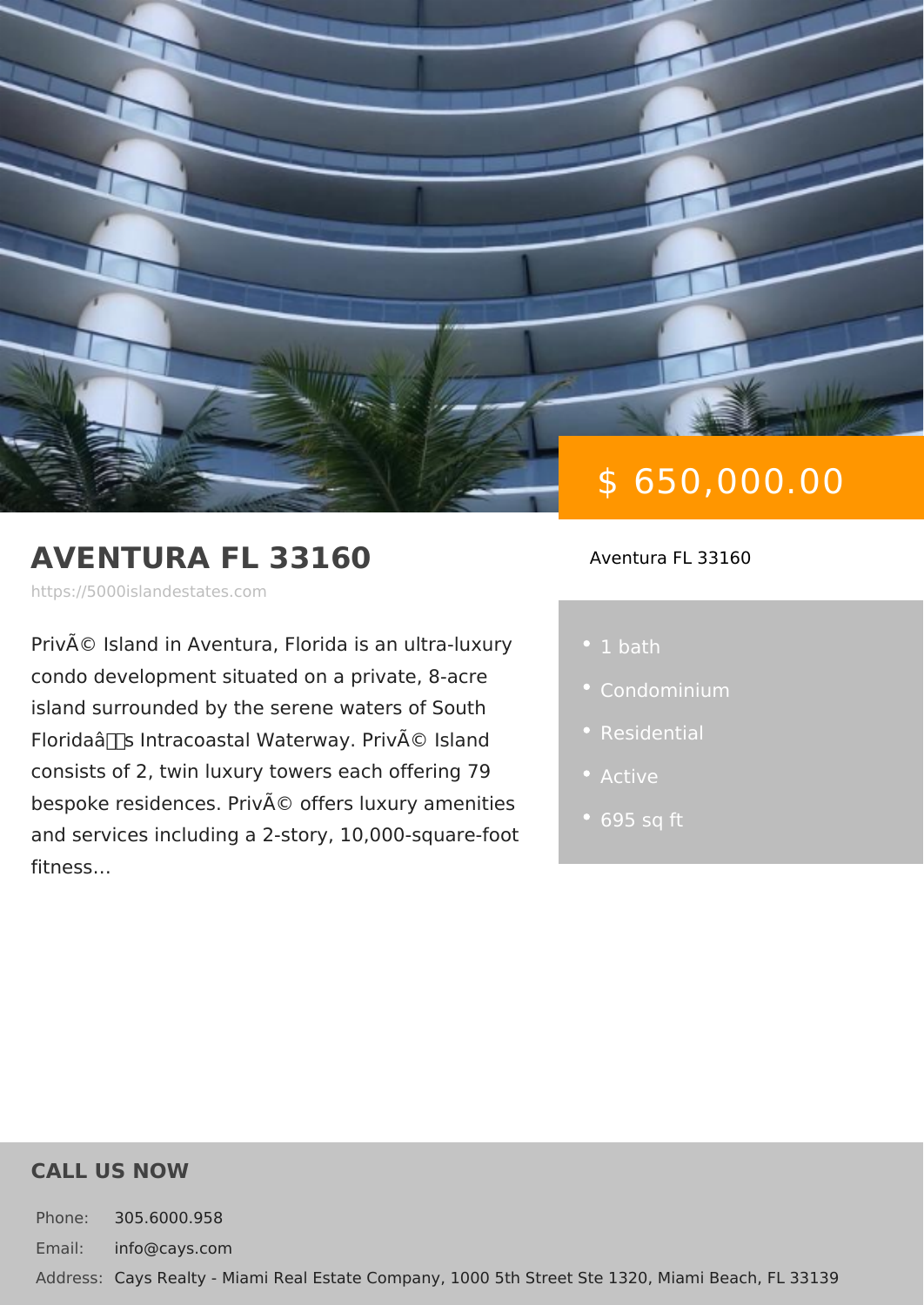# BASIC FACTS

| Date added $0.6/22/22$                     | MLS #:A10696365  |
|--------------------------------------------|------------------|
| Post Update @022-07-05 13:13:37 Bathroomst |                  |
| Bathrooms Full:                            | Area:695 sq ft   |
| Lot Size Unifsquare Feet                   | Year buil 2:018  |
| StatusActive                               | Type Condominium |

### LOCATION DETAILS

|                         | County Or PariMhami-Dade CountDirectionsGoing South on Biscayne |
|-------------------------|-----------------------------------------------------------------|
|                         | Boulevard, turn left on NE 183 Stre                             |
|                         | end of the street, turn slightly righ                           |
|                         | Boulevard, entering Williams Islan                              |
|                         | Privé signs, turn third left on Isl                             |
|                         | Drive.                                                          |
| Elementary SchoPoarkway | Middle/Junior SchNolland                                        |

High SchooN: orth Miami Beach

#### PROPERTY DETAILS

| Direction FaceEsast                                | Subdivision NamTeWO ISLANDS IN |  |  |
|----------------------------------------------------|--------------------------------|--|--|
|                                                    | DUMFOUNDLI                     |  |  |
| Parcel Numbe28-22-10-078-0003 PossessionNegotiable |                                |  |  |

CALL US NOW

Phone: 305.6000.958 Email: info@cays.com Addres Cays Realty - Miami Real Estate Company, 1000 5th Street Ste 1320, Mia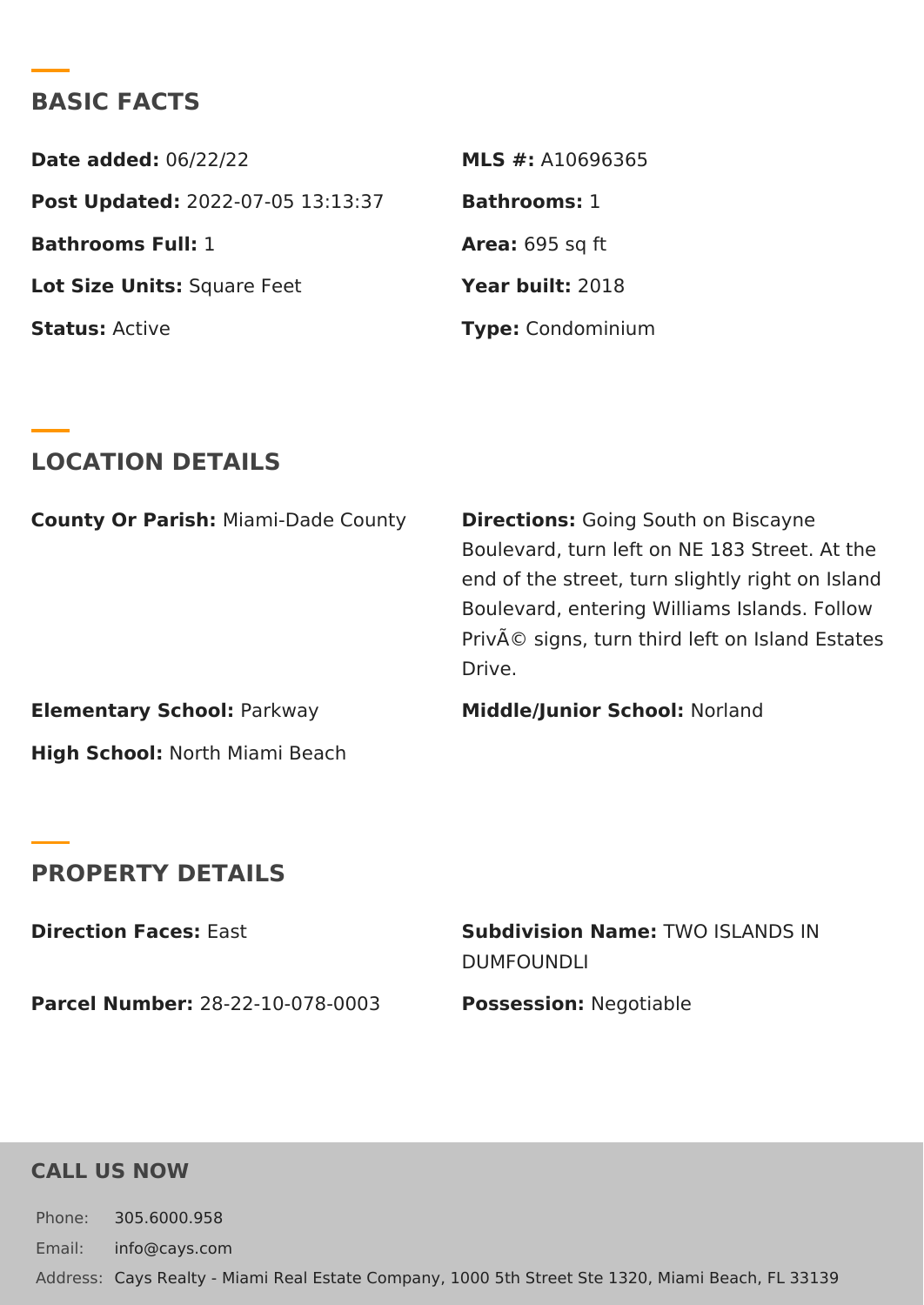## **PROPERTY FEATURES**

| <b>Exterior Features:</b><br>Balcony, Barbecue, Security/High Impact<br>Doors, Tennis Court(s)                 | <b>Interior Features: Bedroom on Main</b><br>Level, First Floor Entry, Living/Dining<br>Room, Elevator |
|----------------------------------------------------------------------------------------------------------------|--------------------------------------------------------------------------------------------------------|
| <b>Waterfront Features: Bay Front</b>                                                                          | <b>Window Features: Blinds, Impact Glass</b>                                                           |
| <b>Parking Features:</b><br>Assigned, Attached, Garage, One Space, Valet                                       | <b>Security Features: Fire Sprinkler System</b>                                                        |
| Appliances: Dryer, Dishwasher, Electric<br>Water Heater, Disposal, Trash Compactor                             | <b>Architectural Style: High Rise</b>                                                                  |
| Association Amenities: Elevator(s), Fitness Construction Materials: Block<br>Center, Other, Sauna, Spa/Hot Tub |                                                                                                        |
| <b>Cooling: Central Air</b>                                                                                    | Cooling Y/N: 1                                                                                         |
| <b>Flooring: Ceramic Tile</b>                                                                                  | <b>Furnished: Unfurnished</b>                                                                          |
| <b>Heating: Central</b>                                                                                        | <b>Heating Y/N: 1</b>                                                                                  |
| Pets Allowed: Conditional, Yes                                                                                 | View: Lagoon, Ocean, Water                                                                             |
| View $Y/N: 1$                                                                                                  | <b>Entry Level: 5</b>                                                                                  |
| <b>Entry Location: 5</b>                                                                                       | Patio and Porch Features: Balcony, Open                                                                |
| <b>Property Attached Y/N: 1</b>                                                                                | <b>Waterfront Y/N: 1</b>                                                                               |
| <b>Attached Garage Y/N: 1</b>                                                                                  | <b>Stories Total: 16</b>                                                                               |
| <b>Utilities:</b> Cable Available                                                                              |                                                                                                        |

# **MISCELLANEOUS**

**Public Survey Township:** 28 **Public Survey Section:** 10 **Syndication Remarks:** Beautiful unit in one of the best managed buildings and communities in Miami **Year Built Details:** New Construction

#### **CALL US NOW**

Phone: 305.6000.958 Email: info@cays.com Address: Cays Realty - Miami Real Estate Company, 1000 5th Street Ste 1320, Miami Beach, FL 33139